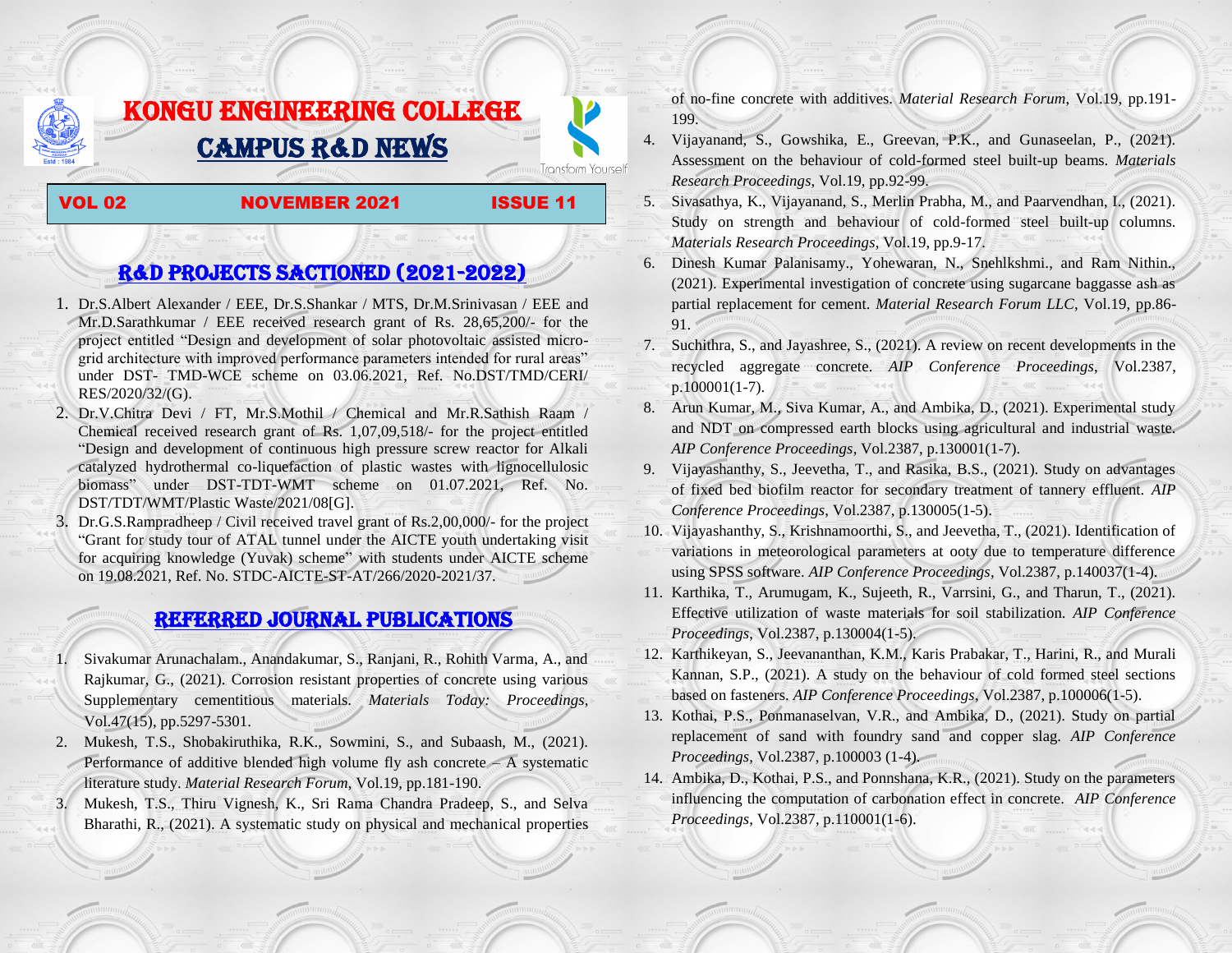- 15. Gokulan, R., Balaji, S., and Sivaprakasam, P., (2021). Optimization of remazol black B removal using biochar produced from caulerpa scalpelliformis using response surface methodology. *Advances in Materials Science and Engineering*, pp.1-8.
- 16. Paul Oluwaseun Awoyera., Tobechukwu Austin Nworgu., Balaji Shanmugam., Krishna Prakash Arunachalam., Iman Mansouri., Lenin Miguel Bendezu Romero., and Jong-Wan Hu., (2021). Structural retrofitting of corroded reinforced concrete beamsusing bamboo fiber laminate. *Materials*, Vol.14(21), pp.1-14.
- 17. Balaji Shanmugam., Manikandan Palanisamy., Paul O. Awoyera., Senthilnathan Chinnasamy., and Mahalakshmi Subramaniam., (2021). A study on the effect of hollow tubular flange sections on the behavior of cold-formed steel built-up beams. *Advances in Civil Engineering*, pp.1-9.
- 18. Indhu, M.P., Krishnamoorthi, S., and Manivel, S., (2021). Experimental investigation of top mis permeable concrete on pedestrian pathway. *Material Research Forum LLC*, Vol.19, pp.60-65.
- 19. Santhoshkumaar, K., Muralimohan, N., Dhinaharan, R., Chandru, M., and Aravindhan, P., (2021). Site suitability for agriculture from barren land using remote sensing and GIS. *AIP Conference Proceedings*, Vol.2387, p.140035(1- 5).
- 20. Santhoshkumaar, K., Kothai, P.S., Karthikeyan, A.S., Kishore, S., and Meha subha, V.S., (2021). Integration of water quality index with GIS. *AIP Conference Proceedings*, Vol.2387, pp.140036(1-6).
- 21. Pradeep, T., and Anandakumar, S., (2021). Groundwater level analysis in noyyal sub-basin, Cauvery river, Tamil Nadu, India using GIS. *Environmental protection and ecology*, Vol.22(5), pp.2033-2045.
- 22. Anandakumar, S., Kowsalya, M., Santhoshkumaar, K., Ramakrishnan, M., Praveenkumar, S., Minikarthi, G., Rampradeep, G.S., and Jeeva Chithambaram, S., (2021). Identification of New Sites for Micro-compost centers: A Predictive Study for Erode Urban Region. *Lecture Notes in Civil Engineering*, Vol.176, pp.779-792.
- 23. Arumugam, K., Karthika, T., Karthi Kumar, M., Sangeetha, R.K., Anitha, T., and Vikashini, S., (2021). Geo-environmental analysis of the groundwater quality in the vicinity of textile industrial zone. *Journal of Physics: Conference Series*, Vol.2070(012188), pp.1-12.
- 24. Kulanthaivel, P., Selvakumar, S., Soundara, B., Kayalvizhi, V.S., and Bhuvaneshwari, S., (2021). Combined effect of nano-silica and randomly

distributed fibers on the strength behavior of clay soil. *Nanotechnology for Environmental Engineering*, Vol.7(8), pp.1-8.

- 25. Dar, A.R., Vijayanand, S., Anbarasu, M., and Adil Dar, M., (2021). Cold formed steel battened built up columns, Experimental behaviour and verification of different design rule developed. *Advances in Structural Engineering*, Vol.25(2), pp.321-335.
- 26. Thiyaneswaran, M.P., Jeevitha Pranusha, K., Bala Krishnan, L., and Kiran Raj, N., (2021). A study on materials used for low cost housing construction in India. *AIP Conference Proceedings*, Vol.2387, p.100004.
- 27. Ramkumar, M.S., Swapna, G., Saravanan, A., Hemalatha, N., Dharmaraj, G., Purushotham, S., and Sivaramkrishnan, M., (2021). Super Capacitor based Solar and Wind Grid Connected Storage System. *Third International Conference on Inventive Research in Computing Applications (ICIRCA),* pp.218-225, IEEE.
- 28. Govindharajan, S., Raman, S., Shanmugam, V., Rathanasamy, R., and Palaniappan, S.K., (2021). Corrosion of brass subjected to cast-off cooking oil blended with diesel. *Materials Testing*, Vol.63(11), pp.1032-1040.
- 29. Karupannasamy, D.K., Sambathkumar, M., Gukendran, R., Sasikumar, K.S.K., Baaskaran, N., and Shankar, S., (2021). Assessing the Tribological Properties of Vegetable Oil Emulsions and Machining Parameter Optimization using Response Surface Methodology. *Surface Review and Letters*, Vol.28(12), p.2150119.
- 30. Muralidharan, M., Sathishkumar, T.P., Rajini, N., Navaneethakrishnan, P., Arun Kumar, S., Ismail, S.O., and Siengchin, S., (2021). Evaluation of tensile strength retention and service life prediction of hydrothermal aged balanced orthotropic carbon/glass and Kevlar/glass fabric reinforced polymer hybrid composites. *Journal of Applied Polymer Science*, Vol.139(6), p.51602.
- 31. Dharmaraj, M., Kumar, K.S., Vikram, S., and Srikishore, K.A., (2021). The computational fluid dynamics (CFD) investigation of steam flow and temperature distribution in a small scale idly-baking oven. *AIP Conference Proceedings*, Vol. 2387(1), p.020001-6.
- 32. Basak, A.K., Hossain, M.R., Pramanik, A., Shah, D.R., Prakash, C., Shankar, S., and Debnath, S., (2021). Use of duck feather waste as a reinforcement medium in polymer composites. *Cleaner Materials*, Vol.1, p.100014.
- 33. Kandasamy, S., Nithyavathy, N., Parameshwaran, R., Deepandurai, K. and Muthukumar, P., (2021). Optimization of friction stir process parameters for fabrication of AA7075/TiO<sub>2</sub> based surface composites. *Surface Topography: Metrology and Properties*, Vol.9, pp.045036.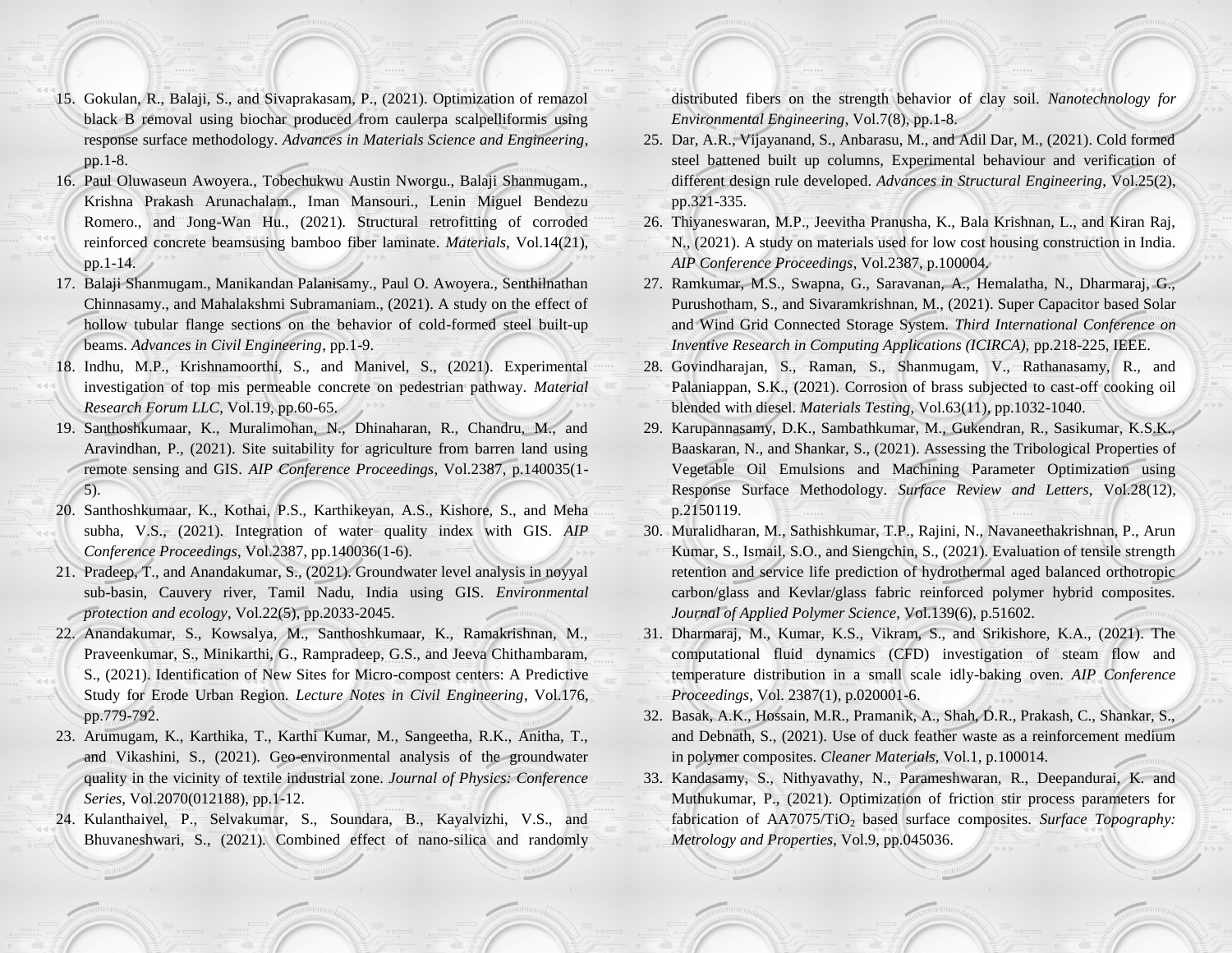- 34. Kumar, S.D., Boopalan, N., Praveenkumar, N., Manojkumar, R., Joshva, G.K., and Roy, J.S.J., (2021). An Investigation on Corrosion and Wear Behavior of Automotive Materials, *SAE Technical Paper*. Vol.28, p.0238.
- 35. Maheswari, S., Sharan, V., Shalini, V., Sowndarabarani, D. and Dinesh Kumar,S., (2021). Improved battery management system for hybrid electric vehicle using supercapacitor. *AIP Conference Proceedings*, Vol.2387, p.120005.
- 36. Logeswaran, T., Kamaleeshwaran, K., Karthikeyan,V., Kaviyarasu, S., and Om Prakash, V., (2021). Remotely piloted aerial system in fire fighting. *AIP Conference Proceedings*, Vol.2387, p.140012.
- 37. Sheela, A., Prithivi, K., Nivesh, N.S., Pavithran, A., Pradeep, C., and Suresh Babu, KP., (2021). Automation in egg collecting system in poultry farms. *AIP Conference Proceedings*, Vol.2387, p.070001.
- 38. Raghavendran, P.S., Ragul, S., Ashokan, R., and Sarathkumar, D., (2021). IoT Based automated cattle fodder system. *Proceedings of the 12th International Conference on Advances in Computing, Control and Telecommunication Technologies*, ACT 2021, pp.939-944.
- 39. Karthik, M., Usha, S., Predeep, B., Sai Saran, GR., Sridhar, G., and Theeksith, R., (2021). Design and Development of Solar Powered Unmanned Aerial Vehicle (UAV) for Surveying, Mapping and Disaster Relief. *AIP Conference Proceedings*, Vol.2387, p.140025.
- 40. Usha, S., Karthik, M., Thilakan, K., Thiruchselvam, M., Dhakshin, K., and Aravindasamy, P., (2021). Snake Robot for Monitoring Damage or Obstacles by Android Application. *AIP Conference Proceedings*, Vol.2387, p.140019.
- 41. Kumaresan, V., Punitha, K., Ragupathy, S., Priestly Shan, B., and Gunasekaran, T., (2021). A biometric based medical information system for the identification of comorbidity in Covid-19 patients. *AIP Conference Proceedings*, Vol.2387, p.140002.
- 42. Sheela, A., Goutham, M., Sri Gyanarathi, S., Shalini, M., and Aravinthan, K., (2021). Design of a fuzzy based system for automatic heating, ventilatin and cooling in home. *Grenze International Journal of Engineering and Technology*, Article ID: 01.GIJET.7.1.631.
- 43. Baluprithviraj, K.N., Madhan, M., Kalavathi Devi, T., Bharathi, K.R., Chendhuran, S., and Lokeshwaran, P., (2021). Design and Development of Automatic Gardening System using IoT. *IEEE, International Conference on Recent Trends on Electronics, Information, Communication & Technology (RTEICT)*, pp.750-754.
- 44. Sureshkumar, R., Suji Prasad, S.J., Karthikeyan, G., Phani Kumar, Ch., and Pravina, S.V., (2021). Three phase induction motor position control using V20 drive. *AIP Conference Proceedings*, Vol.2387, p.140022.
- 45. Sasireka, M., Ezhil, A., Santhiya, S., Meganathan, R., and Monika, V., (2021). Determination of correct shade of dye colour in textile industry using LabVIEW. *AIP Conference Proceedings*, Vol.2387, p.050003.
- 46. Venkatesan, B., Yuvaraj, K., Seshank Aditya, G., Paramasivam, G., Yaswanth, S., and Thirukumaran, L., (2021). Measurement and Monitoring of Water Quality using Smart Sensing in Home Water Purifier. *Grenze International Journal of Engineering and Technology*, Vol.7(1), pp.607-612.
- 47. Subasri, R., Meenakumari, R., Velnath, R., Pongiannan, S., and Kumar, M. S. S. M. R., (2021). Model Identification of 3R Palnar Robot using Neural Network and Adaptive Neuro-Fuzzy Inference System. *Third International Conference on Inventive Research in Computing Applications (ICIRCA)*, 2021, pp. 1666- 1672.
- 48. Joseph Auxilius Jude, M., Diniesh, V.C., Shivaranjani, M., Madumitha., Karhick Balaji, V., and Myvizhi, M., (2021). Improving Fairness and Convergence Efficiency of TCP Traffic in Multi‑hop Wireless Networks. *Wireless Personal Communications*, Vol.121(1), pp.459-485.
- 49. Shanmugam, Palanisamy., Senthil Kumar, Kandasamy., Sathesh, Thangmuthu., Dhinesh Kumar, Selvarasu., Marimuthu, Panchanathan., Prasanna Venkatesh, Ramanai. and Borje Sten, Gevert., (2021). Synthesis of activated carbon from black liquor for the application of super capacitor. *Journal of Materials Science: Materials in Electronic*, Vol.32, pp.25175-25187.
- 50. Gukendran, Rangasamy., Sambathkumar, Mani., Sasikumar Kondayampalayam, Senathipathy Goundar Kolandavelu., Mohammad S, Alsoufi., Ahmed Mohamed, Mahmoud Ibrahim., Suresh, Muthusamy., Hitesh, Panchal., Kishor Kumar, Sadasivuni. and Ammar H, Elsheikh. (2021). An extensive analysis of mechanical, thermal and physical properties of jute fiber composites with different fiber orientations. *Case Studies in Thermal Engineering,* Vol.28, p.101612.
- 51. Chandrasekaran, Arumugam., Senthil Kumar, Kandasamy., Sabitha, Ravichandran., Sangavi, Marimuthu., and Ruthra Pranesh, Thangavel., (2021). Hierarchical structure of graphene oxide/ MnO2 electrodes for supercapacitor. *AIP Conference Proceedings*, Vol.2387(1), pp.090004-1 - 090004-6.
- 52. Chandrasekaran, Arumugam., Senthil Kumar, Kandasamy., Keerthika, Gunasekaran., Kirubasri, Somasundaram. and Krishna Prasath, Eswaramoorthi.,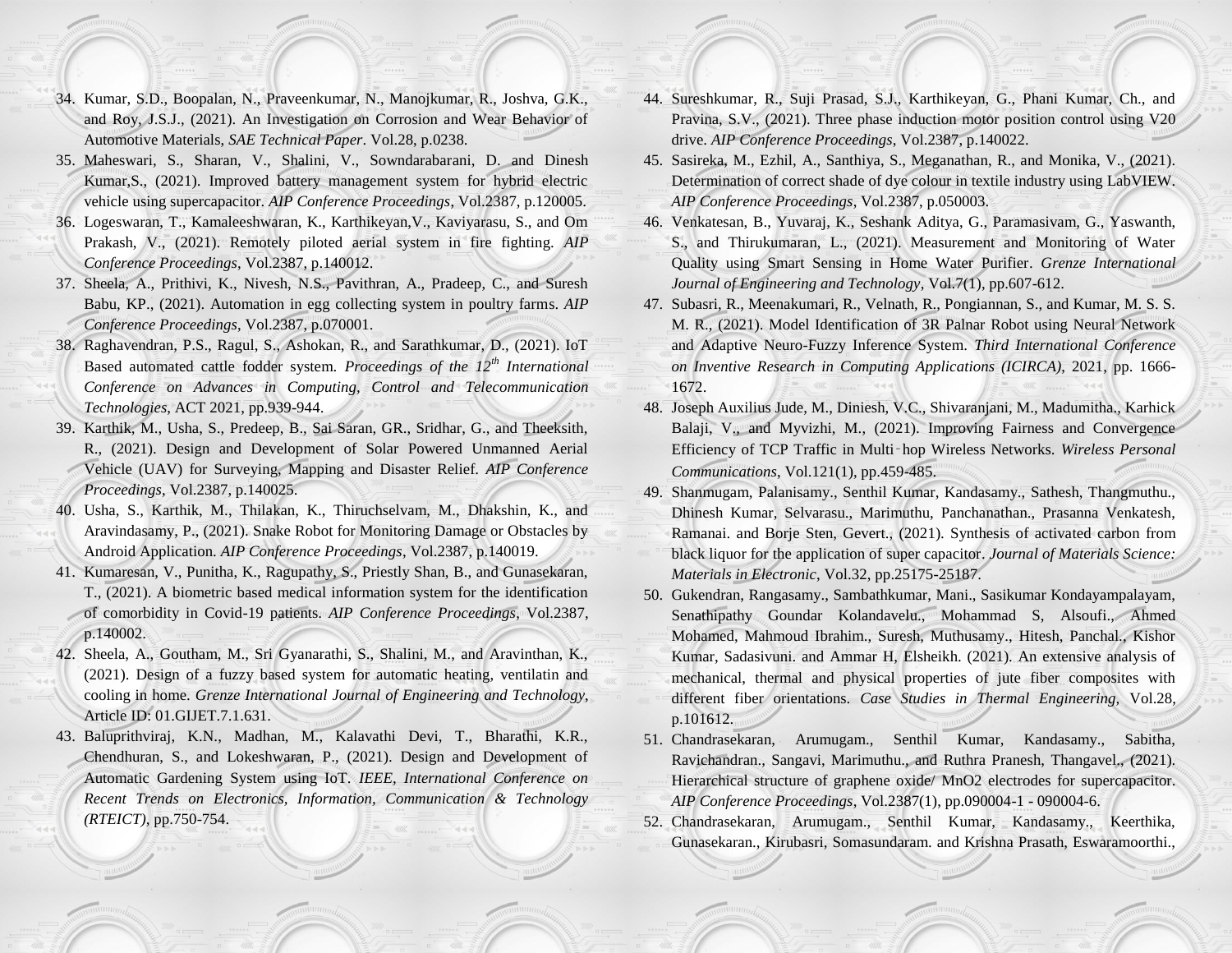(2021). Hierarchical Structure of Graphene Oxide/Polyaniline Composite Flexible Supercapacitor. *AIP Conference Proceedings*, Vol.2387(1), pp.090003- 1– 090003-5.

- 53. Senthil Kumar, Kandasamy., Chandrasekaran, Arumugam., Keerthika, Logupriya, Vadivel, Saravanakumar, Kandasamy., and Deepa, Karuppaiah., (2021). Fabrication of ZnO – Carbonized Cotton Yarn Derived Hierarchical Porous Active Carbon Flexible Electrodes. *AIP Conference Proceedings*, Vol.2387(1), pp.090005-1 - 090005-5 .
- 54. Gomathi , S., Sasikala, S., and Murugesan, G., (2021). Design and Implementation of Combined Approach of Zero Finding Logic and Operand Decomposition in Systolic Filter, *ICCCNT 2021, IIT Kharagpur.(IEEE)*
- 55. Maheswaran, S., Sathesh, S., Karthik, R.P., and Murugesan, G., (2021). An Innovative Method for Identification of Artificially Ripened Banana Using Single Board Computer. *ICCCNT 2021, IIT Kharagpur.(IEEE)*
- *56.* Elango, S., Sampath, P., Sajan, P., Philip., Raja Sekar, S., Gavaskar, K., and Daniel Raja, A., (2021). Design of Reconfigurable Signed Dual Modulo Multiplier Function (DMMF) for RNS. *STCR 2021.(IEEE)*
- 57. Maheswaran, S., Indhumathi, N., Sathesh, S., Srinithi, C., Sanjit, A. and Sriram, R., (2021). Detection of Hookworm using Deep Learning. *Natural volatile and Essential oil*, Vol.8(5), pp.15-27.
- 58. Senthikumar, Kandasamy., Kavitha, N.S., Hemalatha, Krishnamoorthy., Chandrasekaran, Arumugam., Shanmugam, Palanisamy., Kannan, Kandasam., and AnishKhan., (2021). Microwave-Assisted Graphene-Based Conducting Polymer Materials for Supercapacitors. *Handbook of Supercapacitor Materials: Synthesis, Characterization, and Applications*. (Book Chapter)
- 59. Rajasekar, V., Premalatha, J., Sathya, K., Varthini R, J. and Ishwarya, S., (2021). November. Design and development of digital e-library. *AIP Conference Proceedings*, Vol.2387(1), p.140005.
- 60. Krishnamoorthy, N., Nirmaladevi, K., Shanth, S. and Karthikeyan, N., (2021). Investigation and comparison of different CNN architectures on tomato leaf disease prediction using deep learning. *AIP Conference Proceedings*, Vol.2387(1), p.080001.
- 61. Karthikeyan, N., Kousalya, K., Krishnamoorthy, N. and Jayapandian, N., (2021). Enhancing the confidentiality of text embedding using image steganography in spatial domain. *AIP Conference Proceedings*, Vol.2387(1), p.140013.
- 62. Mohanapriya, S., Natesan, P., Indhumathi, P., Mohanapriya, S.T.P. and Monisha, R., (2021). Object and lane detection for autonomous vehicle using YOLO V3 algorithm. *AIP Conference Proceedings*, Vol.2387(1), p.140009. AIP Publishing LLC.
- 63. Mohanapriya, S., Efshiba, V. and Natesan, P., (2021). Identification of Fruit Disease using Instance Segmentation. *In 2021 Third International Conference on Inventive Research in Computing Applications (ICIRCA*), pp.1779-1787). IEEE.
- 64. Kousalya, K., Krishnakumar, B., Aswath, A.S., Gowtham, P.S. and Vishal, S.R., (2021). Terrain identification and land price estimation using deep learning. *AIP Conference Proceedings*, Vol.2387(1), p.140030. AIP Publishing LLC.
- 65. Kousalya, K., Mohana, R.S., Kavitha, E., Kavya, T. and Keerthana, S., (2021). Investigation of applying various filters for traffic sign board detection using convolution neural network. *AIP Conference Proceedings*, Vol.2387(1), p.140014.
- 66. Mohana, R.S., Kousalya, K., Sasipriyaa, N., Krishnakumar, B. and Gayathri, S., (2021). Investigation on deep learning for handwritten English character recognition. *AIP Conference Proceedings*, Vol.2387(1), p.140028.
- 67. Malliga, S., Nandhini, P.S., Kogilavani, S.V., Harini, R.J., Shree, S.J. and Jeeva, G., (2021). Maize leaf disease classification using convolutional neural network. *AIP Conference Proceedings*, Vol.2387(1), p.040001.
- 68. Kalaivani, K.S., Priyadharshini, N., Nivedhashri, S. and Nandhini, R., (2021). November. Predicting the price range of mobile phones using machine learning techniques. *AIP Conference Proceedings*, Vol.2387(1), p.140010.
- 69. Sasipriyaa, N., Natesan, P., Mohana, R.S., Gothai, E., Venu, K. and Mohanapriya, S., (2021). Design and simulation of handwritten detection via generative adversarial networks and convolutional neural network. *Materials Today: Proceedings*, Vol.47(17), pp.6097-6100.
- 70. Maharajan, M.S., and Abirami, T., (2021). Energy efficient qos aware cluster based multihop routing protocol for WSN. *Computer Systems Science and Engineering*, Vol.41(3), pp.1173–1189.
- 71. Abirami, T., Lalitha, K., Jayadharshini, P., and Madhuvanthi, T., (2021). Future: HCI in public conveyances. *AIP Conference Proceedings*, Vol.2387(1), p.140042. AIP Publishing LLC.
- 72. Sucharitha, Y., Vinothkumar, S., Vikas Rao Vadi., Shafiqul Abidin., Naveen Kumar., and Shobanay, G., (2021). Wireless Communication without the Need for Pre-Shared Secrets is Consummate Via the use of Spread Spectrum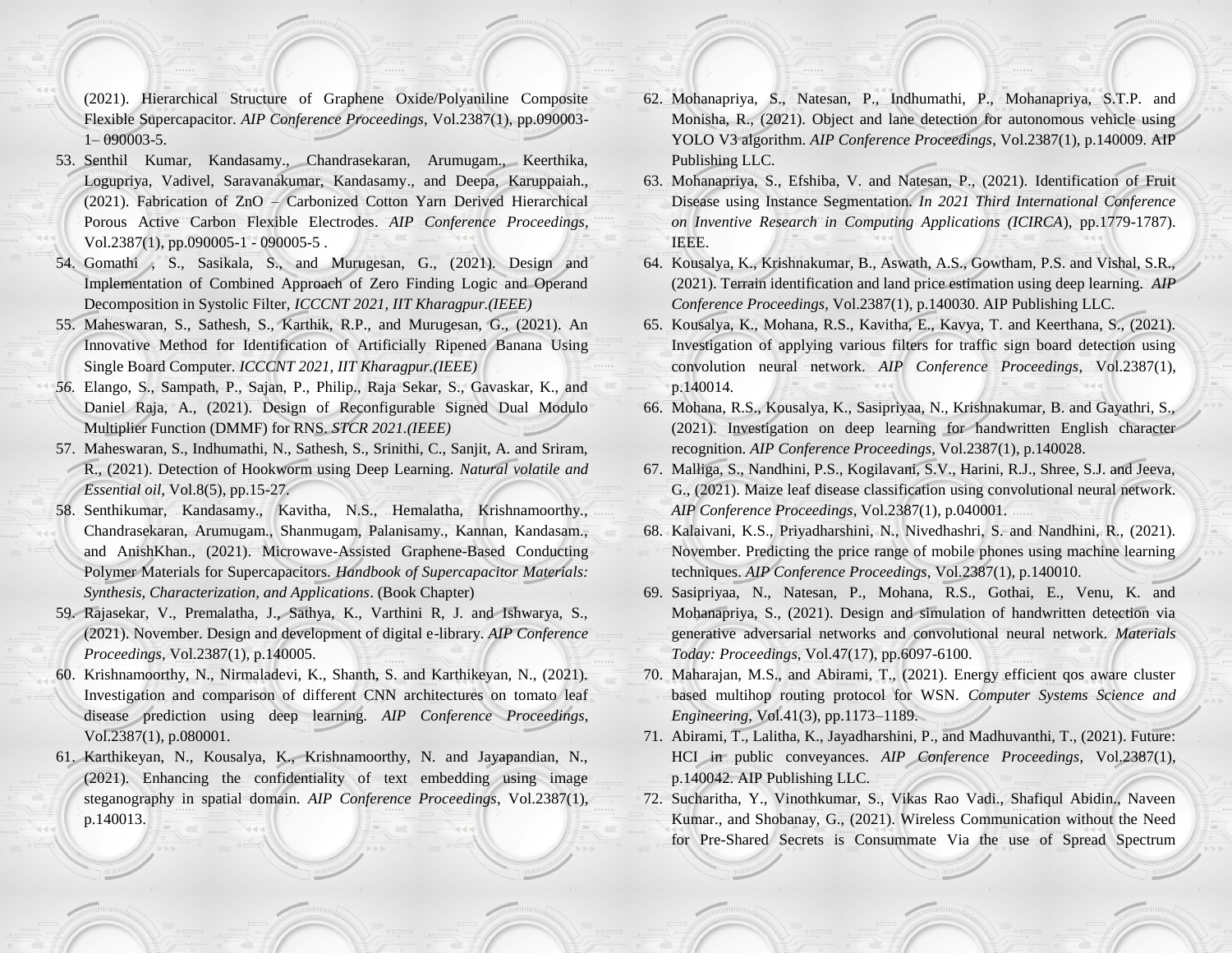Technology. *Journal of Nuclear Energy Science & Power Generation Technology*, Vol.10(9), p.1000216.

- 73. Dhanaraj, R., Ramakrishnan, V., Poongodi, M., Krishnasamy, L., Hamdi, M., Kotecha, K. and Vijayakumar, V., (2021). Random Forest Bagging and X-Means Clustered Antipattern Detection from SQL Query Log for Accessing Secure Mobile Data. *Wireless Communications and Mobile Computing*, pp.1-9.
- 74. Kamalam, G.K., Lalitha, K., Priyadarshini, E., Janani, V.C., and Sasidhar, P.M., (2021). Forecasting the spread of COVID-19 using supervised machine learning models. *AIP Conference Proceedings*, Vol.2387(1) p.140017. AIP Publishing LLC.
- 75. Lalitha, K., Kamalam, G.K., Priyan, R., Rithanya, A.S., and Shanmugapriya, P., (2021). Optimizing the sensor deployment strategy for large-scale Internet of Things (IoT) using Artificial Bee Colony. *AIP Conference Proceedings*, Vol.2387(1), p.140032.
- 76. Subedha, V., Hemalatha., SenthilKumar, A., Lakshmi, D., Thangamani, M., and Anni Bernish., (2021). DTW Algorithm – Dementia Detection for Driving Pattern in Smart Phones. *International Journal of Aquatic Science*, Vol.12(2), pp.3531-3537.
- 77. Vijayalakshmi, R., Thangamani, M., Ganthimathi, M., Ranjitha, M., and Malarkodi, P., (2021). An automatic procedure for crop mapping using agricultural monitoring. *In Journal of Physics: Conference Series*, Vol.1950(1), p.012053.
- 78. Nalini, C., Kumari, R.S., Parteban, G.K., Priyaa, T.N., and Sanchay, A.S., (2021). AI based chatbot in food industry. *AIP Conference Proceedings*, Vol.2387(1), p.140040.
- 79. Nalini, C., Kumari, R.S., Bhuvaneswari, M., Dheepthikaa, V.S., and Nandhini, M.L., (2021). Development of forecasting model for infectious disease (COVID-19). *AIP Conference Proceedings*, Vol.2387(1), p.040004.
- 80. Goldy Promi Beryl., BashMridul Umesh., Senthilkumar, K., Naveenkumar, M., Preethi, K., (2021). Bioconversion of Feather Composts using Proteolytic Bacillus mycoides for their possible application as Biofertilizer in agriculture. *Waste and Biomass valorization*, Vol.12, p.6795-6809.
- 81. Shailajha, R., Chitra Devi, V., and Sathish Raam, R., (2021). Development of biodegradable nano film. *AIP Conference Proceedings*, Vol.2387, p.100007.
- 82. Chitra Devi, V., Mothil, S., Sindhuja, S., Vedha Prenitha, R., and Saravanan, M., (2021). Aloe barbadensis miller edible coating with Cynodon dactylon

(Bermuda grass) leaf extract to increase the shelf life of fruits and vegetables. *AIP Conference Proceedings*, Vol.2387, p.080003.

- 83. Dhanyaa, M.A., and Chitra Devi, V., (2021). Nanocellulose in food packaging applications. *AIP Conference Proceedings*, Vol.2387, p.100008.
- 84. Shivaswamy, M.S., Jony Blessing Manoj., Sudhakar, V., Ruswanth Roshan, A.D.M., Geetanjali, S.K., and Keerthana, G., (2021). Optimization of guava squash incorporated with peanut milk. *AIP Conference Proceedings*, Vol.2387, p.020006.
- 85. Nivethitha, S., and Baskar, R., (2021). Functional characteristics of nanocellulose and its potential applications. *AIP Conference Proceedings*, Vol.2387, p.090006.
- 86. Nivetha, E., and Kiruthika, G., (2021). Development of gum candy by combination of different varieties of mango powder into tamarind fruit powder. *AIP Conference Proceedings*, Vol.2387, p.020005.
- 87. Manonmani Kumaraguruparaswami., Sangavi Easwaramoorthy., Amritha Sengottuvelu., Deepika Mohanasundaram., and Dhivya Nallamuthu., (2021). Impact on blanching and drying of Moringa oleifera flower and its process parameter optimization. *AIP Conference Proceedings*, Vol.2387, p.080005.
- 88. Sangeetha, A., Sairagul, G., Dineshkumar, R., Dhakshina, G.V., Gowri and S. B. Karthick Raja., (2021). Formulation of millet sugar balls: Development and optimization. *AIP Conference Proceedings*, Vol.2387, p.020002.
- 89. Arun Joshy, V., Sudhakar, V., Jony Blessing Manoj, J., and Meenakumari, R., (2021). Optimization of ultrasound assisted extraction of anthocyanin from grape skin through response surface methodology. *AIP Conference Proceedings*, Vol.2387, p.020003.
- 90. Sri Mohana Priya, K.K., Shivaswamy, M.S., Sudhakar, V., and Kiruthiga, G., (2021). Incorporation of Sesbania grandiflora flower's polyphenol extract in yoghurt and its effect. *AIP Conference Proceedings*, Vol.2387, p.040002.
- 91. Dhivya Bharathi, N., Payel Dasgupta., and Chitra Devi Venkatachalam., (2021). Studies on the formulation of cake using green banana flour. *AIP Conference Proceedings*, Vol.2387, p.080004.
- 92. Viswanathan Ramasamy., Jagatheswari Srirangan., and Praveen Ramalingam., (2021). Fuzzy and Position Particle Swarm Optimized Routing in VANET. *International Journal of Electrical and Computer Engineering Systems*, Vol.12(4), pp.199-206.
- 93. Shobana, D., Sudha, S., Ramarajan, D., and Dimic, D., (2021). Synthesis, Crystal structure, spectral Characterisation and Hirshfeld surface analysis of (E)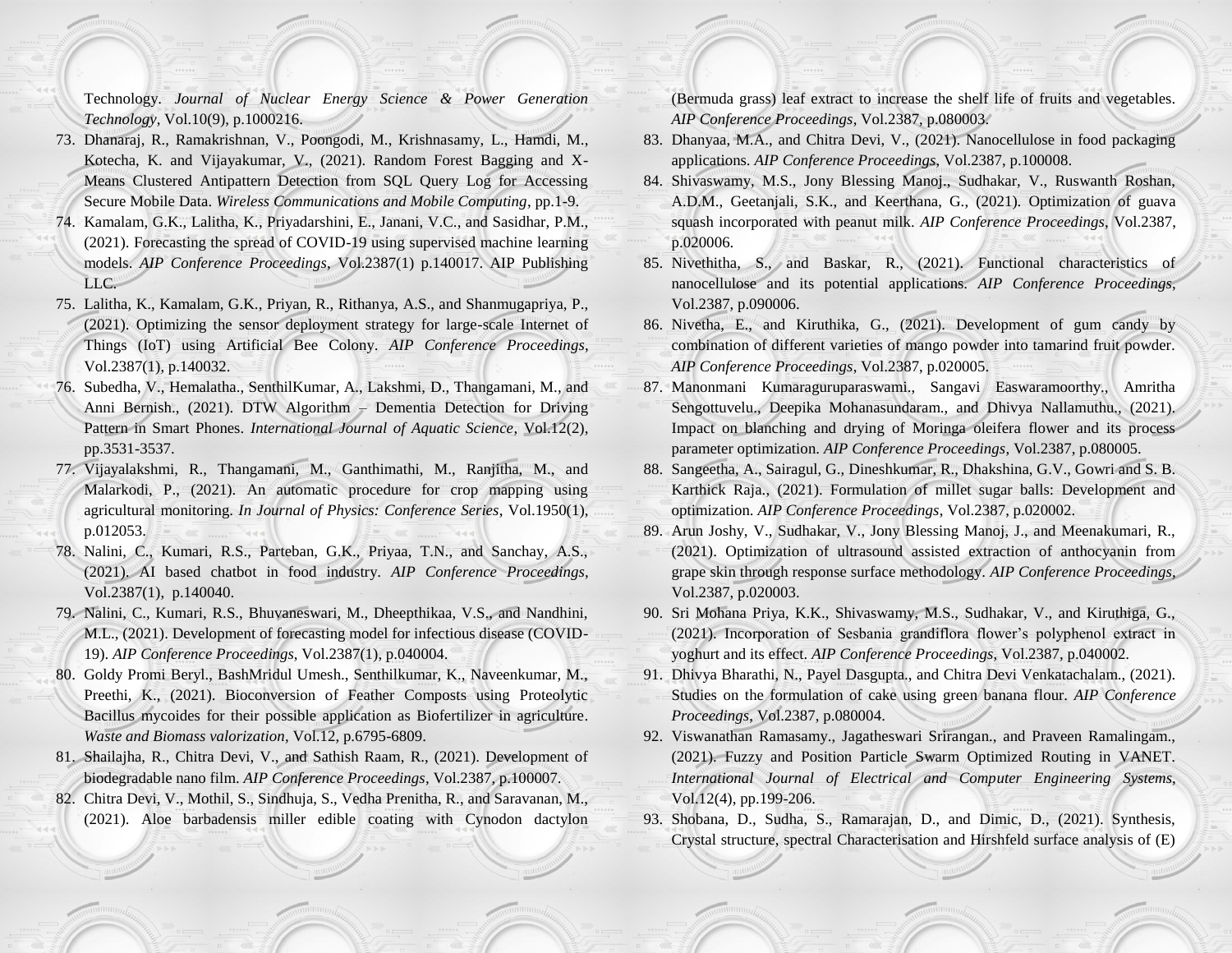- (3-ethoxy-4-hydroxybenzylidene)-4-fluorobenzohydrazide single-crystal-a novel NLO active material. *Journal of Molecular Structure*, Vol.1250, p.131856.
- 94. Radhika, S., Gomathi, R.D., and Nivedha, S., (2021). A literarure on the Enhancement of Productive skills for the Tribal Students, *Natural Volatiles & Essential Oils,* Vol.8(5), pp.44-48.
- 95. Gomathi, R.D., Maheswaran, S., Sathesh, S., and Indhumathi, N., (2021). Covid-19 Impact on Various Sectors in India-A Detailed Analysis. N*atural volatiles & essential oils*, pp.227-235.
- 96. Maheswaran, S., Sathesh, S., Karthik, R.P., Murugesan, G., Gomathi, R.D., and Prakash Duraisamy., (2021). An innovative method for identification of artificially ripened banan using single board computer. *12th International conference on computing communication and networking technologies, IEEE*.
- 97. Mohanasundari, M., Vetrivel, S.C., and Kaviya, L., (2021). A study on influencing factors towards online food delivery services. *AIP Conference Proceedings*, Vol.2387(1), p.140008.
- 98. Dhas, D.B., Vetrivel, S.C., and Mohanasundari, M., (2021). E-waste management: An empirical study on retiring and usage of retiring gadgets. *AIP Conference Proceedings*, Vol.2387(1), p.130002.
- 99. Nilofar, K.J., Vidyapriya, P., and Mohanasundari, M., (2021). Impact of food processing industry on economic growth, FDI and exports in India. *AIP Conference Proceedings*, Vol.2387(1), p.140018.
- 100.Monika, N., Priya, P.V., Sundharesalingam, P., and Mohanasundari, M., (2021). Covid-19 pandemic: Share price volatility behaviour of selected food processing companies in NSE. *AIP Conference Proceedings*, Vol.2387(1), p.140011.
- 101.Sundharesalingam, P., Vidhya Priya, P., Mohanasundari, M., and Keerthi Nivasshini, T., (2021). Technology and managerial retention factors influencing workers to sustain in plastic manufacturing industries. *AIP Conference Proceedings*, Vol.2387(1), p.140001.
- 102.Dharshne, M., Mohanasundari, M., Priya, P.V., and Sundharesalingam, P., (2021). Study on brick evaporative cooler for vegetables: An eco-friendly storage facility for vegetable vendors. *AIP Conference Proceedings*, Vol.2387(1), p.080006.
- 103.Somasundaram, R., Sundharesalingam, P., Priya, P.V., and Renuka, P., (2021). Effectiveness of implementation of 5S tool in food industry during COVID 19. *AIP Conference Proceedings*, Vol.2387(1), p.070002.
- 104.Krishnamoorthy, V., Vetrivel, S.C., and Rajini, J., (2021). Entrepreneurial motivation in the establishment of food processing startups in Erode district, Tamil Nadu. *AIP Conference Proceedings*, Vol.2387(1), p.140020.
- 105.Umasankar, M., Padmavathy, S., Radhikaashree, M., and Pavithra, V., (2021). Ban or boon: Consumer attitude towards plastic bags ban. *AIP Conference Proceedings*, Vol.2387(1), p.140021.
- 106.Indhumathi, V., Priya, P.V., and Sundaresalingam, P., (2021). Warehouse receipt financing-system to enhance coconut and rice industries in Western districts of Tamil Nadu. *AIP Conference Proceedings*, Vol.2387(1), p.080002.
- 107.Rajini, J., Krishnamoorthy, V., and Sri, R.R., (2021). An examination on the understanding of information printed on food labels by non-native speakers. *AIP Conference Proceedings*, Vol.2387(1), p.070004.
- 108.Dhivya, R., Karthikeyan, P., and Karthika, P., (2021). Food safety and quality assurance along a value chain-perspectives towards developing country. *AIP Conference Proceedings*, Vol.2387(1), p.070005.
- 109.Cyril, C.P.D., Rene Beulah, J., Neelakandan Subramani., Prakash Mohan, A., Harshavardhan, D., and Sivabalaselvamani, D., (2021). An automated learning model for sentiment analysis and data classification of twitter data using balanced CA-SVM. *Concurrent Engineering*, Vol.29(4), pp.386-395.
- 110. Thamilselvan, R., Tamil Selvi, K., Mahalakshmi, C., Sanjeev, N., and Yogesh Bala., (2021). Android security: State of art and challenges. *AIP Conference Proceedings*, Vol.2387, p.140031.
- 111.Kavitha, M.N., Saranya, S.S., Dhanush Adithyan, K., Soundharapandi, R., and Vignesh, A.S., (2021). A novel approach for driver drowsiness detection using deep learning. *AIP Conference Proceedings*, Vol.2387(1), p.140027 .
- 112.Saranya, S.S., Santhosh, C., Santhiya, M., Jeevana, S., Dhivya, J., and Vanitha, A., (2021). A Reversible Data Hiding Method for Image Protection. *AIP Conference Proceedings*, Vol.2387(1), p.140024.
- 113.Sumathi, A., Yasotha, K., Nandhinidevi, S., (2021). High Dimensional Deep Data Clustering Architecture Towards Evolving Concept. *Natural Volatiles & Essential Oils*, Vol.8(5), pp.1695-1703.
- 114.Renukadevi, N.T., Nithin, S., Vigneshwaran, N., (2021). An Efficient Detection of Pneumonia by Deep Learning Techniques. *IEEE Conference Publication*, IEEE Xplore, November 2021.
- 115.Saraswathi, K., Renukadevi, N.T., Nandhinidevi, S., Gayathridevi, S., Naveen, P., (2021). Sales Prediction using Machine Learning Approaches. *AIP Conference Proceedings*, Vol.2387(1), p.140038.